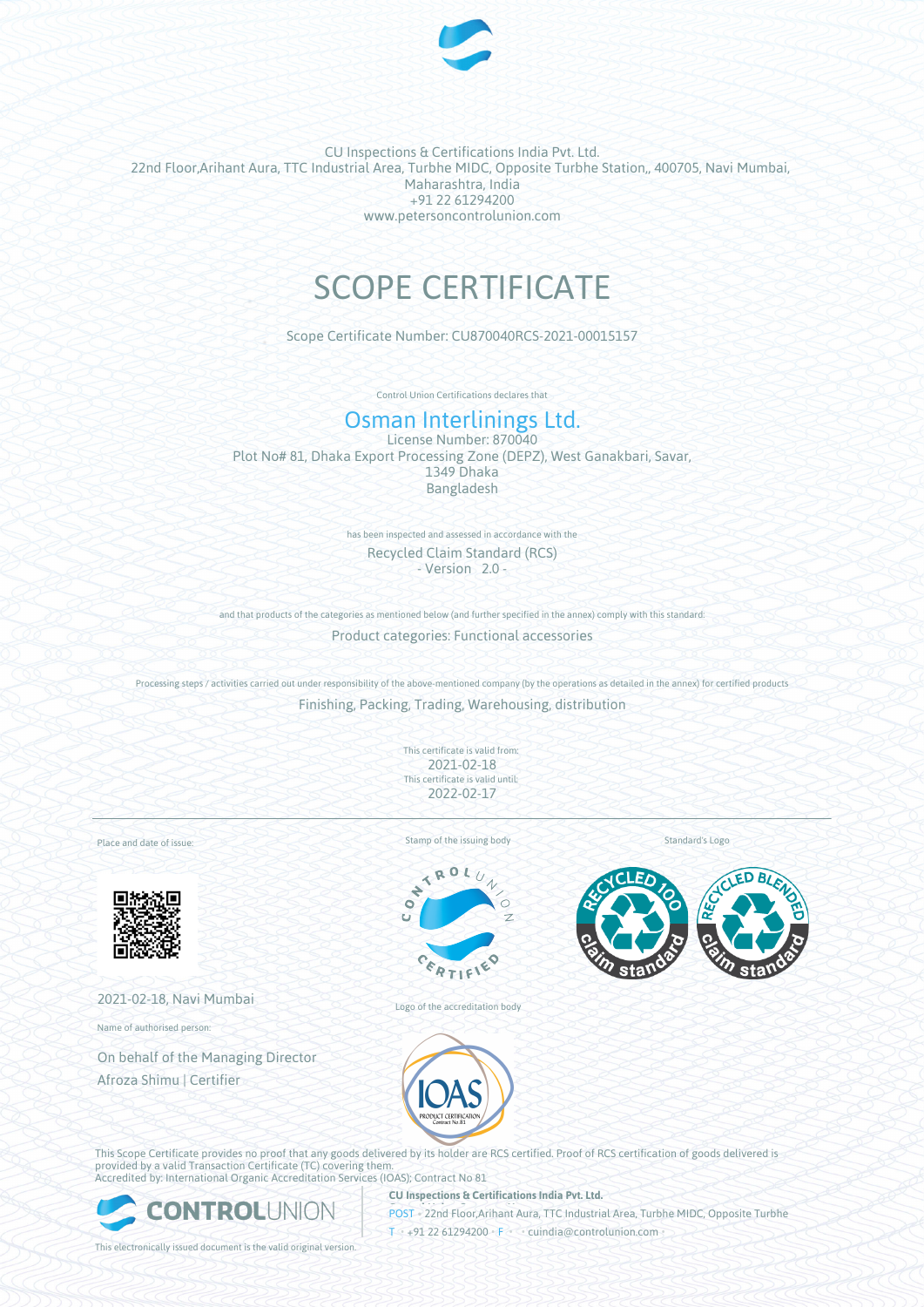

## CU Inspections & Certifications India Pvt. Ltd. 22nd Floor,Arihant Aura, TTC Industrial Area, Turbhe MIDC, Opposite Turbhe Station,, 400705, Navi Mumbai, Maharashtra, India +91 22 61294200 www.petersoncontrolunion.com

### **Osman Interlinings Ltd. Recycled Claim Standard (RCS)**

Products Annex to certificate no. CU870040RCS-2021-00015157

In specific the certificate covers the following products:

| <b>Product details</b><br><b>Product category</b><br><b>Functional accessories</b><br>Interlining |             | <b>Material composition</b>                                         | Label grade<br><b>Recycled Claim</b><br>Standard 100 |  |
|---------------------------------------------------------------------------------------------------|-------------|---------------------------------------------------------------------|------------------------------------------------------|--|
|                                                                                                   |             | 100.0% Recycled Post-Consumer Polyester                             |                                                      |  |
| <b>Functional accessories</b>                                                                     | Interlining | 80.0% Conventional Cotton<br>20.0% Recycled Post-Consumer Polyester | <b>Recycled Claim</b><br>Standard<br>Blended         |  |
| <b>Functional accessories</b><br>Interlining                                                      |             | 80.0% Conventional Polyester<br>20.0% Recycled Post-Consumer Cotton | <b>Recycled Claim</b><br>Standard<br>Blended         |  |

Place and date of issue:



2021-02-18, Navi Mumbai

Name of authorised person:

On behalf of the Managing Director Afroza Shimu | Certifier

Stamp of the issuing body





Standard's logo

Logo of the accreditation body